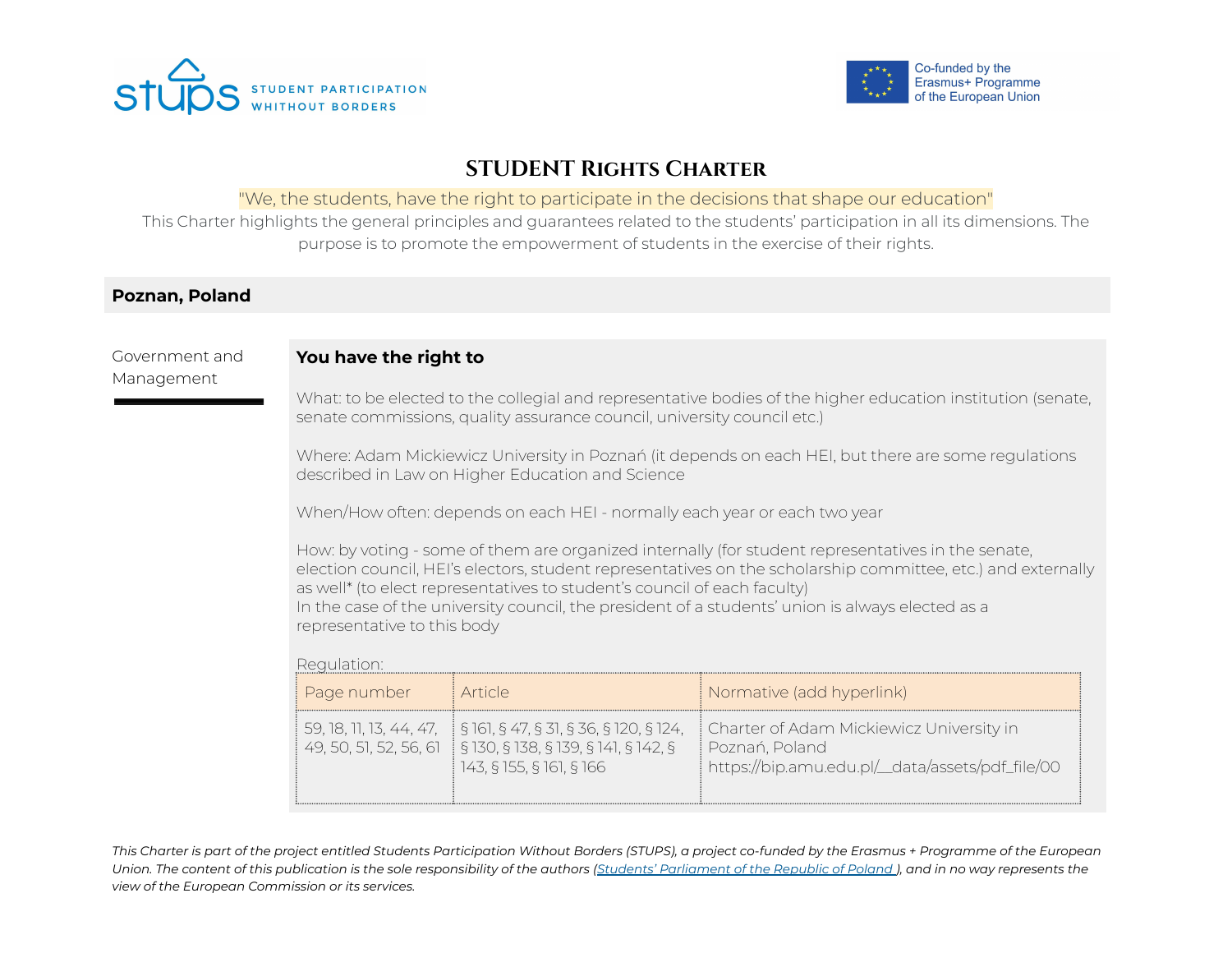| 8, 12, 13, 47      | Art 19<br>Art 25<br>Art 29<br>Art 86            | Law on Higher Education and Science<br>https://isap.sejm.gov.pl/isap.nsf/download.xsp/<br>WDU20180001668/U/D20181668Lj.pdf                                            |
|--------------------|-------------------------------------------------|-----------------------------------------------------------------------------------------------------------------------------------------------------------------------|
| 15, 27, 29, 30, 35 | Art. 27<br>Art 51<br>Art 57<br>Art 60<br>Art 72 | Charter of Adam Mickiewicz University Student'<br>Union<br>http://samorzad.amu.edu.pl/wp-content/upload<br>s/2014/09/RegulaminSamorz%C4%85du-Stude<br>nt%C3%B3w-1.pdf |

#### Academic and Quality

# **You have the right to**

What: prepare complex opinions, have our representatives in QA committees, influence changes in curricula, take part in the evaluation of the quality of education, create pro-quality initiatives + students as panel members of the Polish Accreditation Committee Where: Adam Mickiewicz University in Poznań (it depends on each student's union) When/How often: each year or two years (it depends on each student's union) How: the representatives are elected by a student's union (nominations or voting for each candidature) Regulation:

| Page number | i Article    | Normative (add hyperlink)                                                                                                                      |
|-------------|--------------|------------------------------------------------------------------------------------------------------------------------------------------------|
| 42.44       | § 110, § 124 | https://bip.amu.edu.pl/_data/assets/pdf_file/002<br>7/136665/Statut-Uniwersytetu-im.-Adama-Micki<br>ewicza-w-Poznaniu 2019-tekst-jednolity.pdf |
|             | Art 24       | http://samorzad.amu.edu.pl/wp-content/upload<br>s/2014/09/Regulamin-Samorz%C4%85du-Stude                                                       |

This Charter is part of the project entitled Students Participation Without Borders (STUPS), a project co-funded by the Erasmus + Programme of the European Union. The content of this publication is the sole responsibility of the authors *(Students' [Parliament](https://psrp.org.pl/) of the Republic of Poland )*, and in no way represents the view of the European Commission or its services.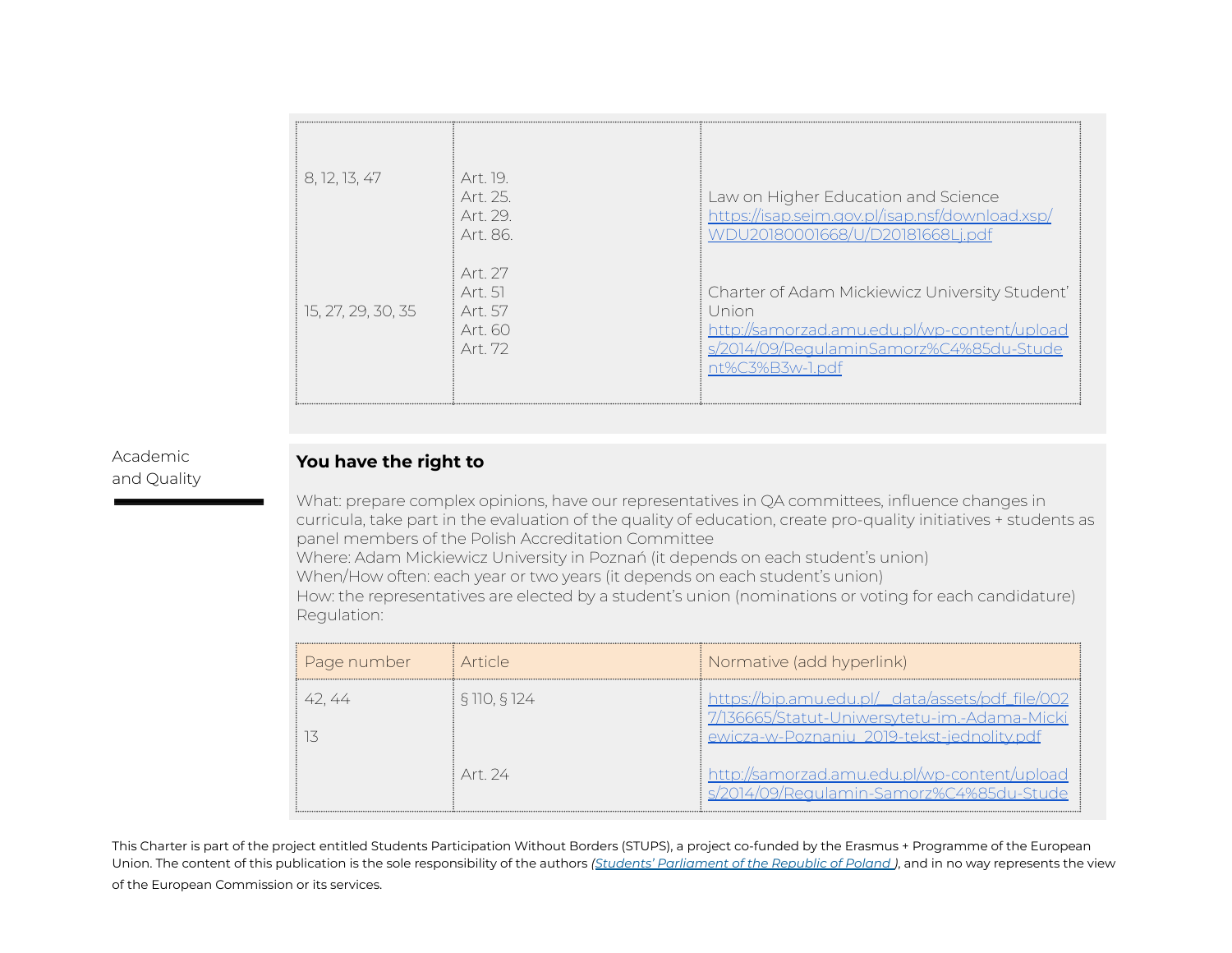#### Social, Cultural and Sports

## **You have the right to**

What: organise and coordinate the social, cultural and sport event at the HEI Where: Adam Mickiewicz University in Poznań (it depends on each student's union and HEI) When/How often: it depends on student's union or other student's organisation agenda How: by organising event, donate funds to other organisations, by collaborating with other bodies Regulation:

| Page number | <i>i</i> Article                                             | Normative (add hyperlink)                                                                                                                                                                                                                                |
|-------------|--------------------------------------------------------------|----------------------------------------------------------------------------------------------------------------------------------------------------------------------------------------------------------------------------------------------------------|
| 44.42<br>25 | \$122.5120<br>Art 47<br>Art 18<br>Art 56<br>Art <sub>7</sub> | https://www.google.com/url?sa=D&g=https://bi<br>p.amu.edu.pl/_data/assets/pdf_file/0027/13666<br>5/Statut-Uniwersytetu-im.-Adama-Mickiewicza<br>-w-Poznaniu_2019-tekst-jednolity.pdf&ust=160<br>6569120000000&usq=AOvVaw1pLn36po0yPGF<br>SuwaYIPO9&hl=en |
|             |                                                              | http://samorzad.amu.edu.pl/wp-content/uploa<br>ds/2014/09/Regulamin-Samorz%C4%85du-Stu<br>dent%C3%B3w-1.pdf                                                                                                                                              |

### Equality and Inclusion

# **You have the right to**

What: the university is a place characterized by tolerance, respect and kindness towards others and supports different groups with different educational needs - we can influence it constantly Where: Adam Mickiewicz University in Poznań (it depends on each HEI) When/How often: it is a permanent process How: organizing meetings, appointing a student ombudsman, cooperating with university employees

This Charter is part of the project entitled Students Participation Without Borders (STUPS), a project co-funded by the Erasmus + Programme of the European Union. The content of this publication is the sole responsibility of the authors (Students' [Parliament](https://psrp.org.pl/) of the Republic of Poland), and in no way represents the *view of the European Commission or its services.*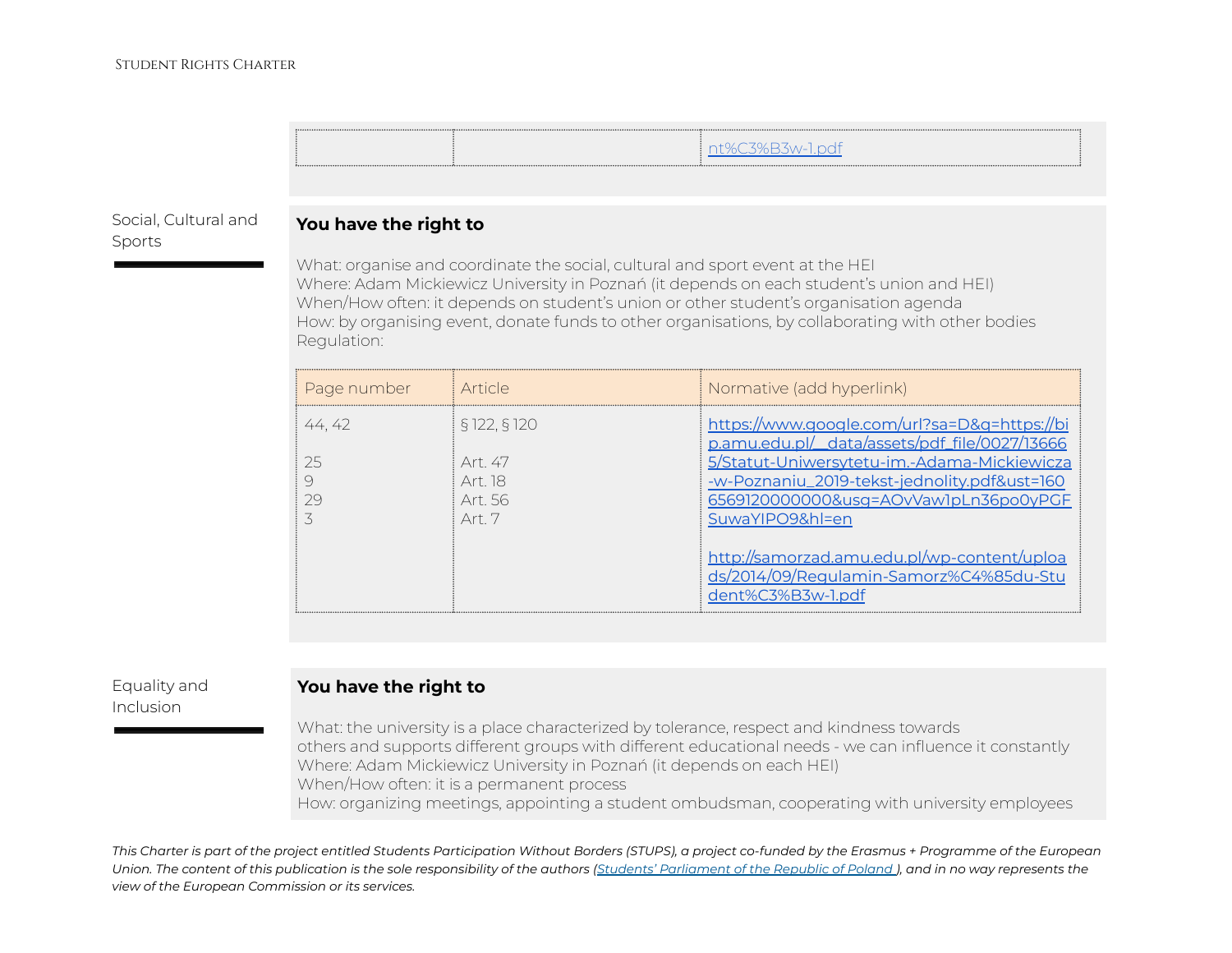responsible, e.g. for students with disabilities.

| Page number   | Article                  | Normative (add hyperlink)                                                                                                                                                                                                                                                                                                |
|---------------|--------------------------|--------------------------------------------------------------------------------------------------------------------------------------------------------------------------------------------------------------------------------------------------------------------------------------------------------------------------|
| 43, 1, 41, 51 | § 118, § 3, § 107, § 151 | https://bip.amu.edu.pl/_data/assets/pdf_file/002<br>7/136665/Statut-Uniwersytetu-im.-Adama-Micki<br>ewicza-w-Poznaniu_2019-tekst-jednolity.pdf<br>https://amu.edu.pl/wiadomosci/aktualnosci/oswl<br>adczenie-rektora<br>https://psrp.org.pl/rzecznik-praw-studenta/ -<br>PSRP offers support of the student<br>ombudsman |

Dimension

Government and Management Academic and Quality Social, Cultural and Sports

# **Have some questions? Get in touch**

|                                                 | <b>Email Address</b>                          | Website                                                                           |
|-------------------------------------------------|-----------------------------------------------|-----------------------------------------------------------------------------------|
| Maximum Body of Student<br>Representation       | Students' Union of Adam Mickiewicz University | http://samorzad.amu.edu.pl/                                                       |
| Vice-Rector's Office for Students Joanna Wójcik |                                               | https://amu.edu.pl/uniwersytet/wladze/prorektor-ds.-stu<br>denckich-i-ksztalcenia |
| <b>STUPS</b>                                    | contact@stupsproject.eu                       | http://stupsproject.eu/en/                                                        |

This Charter is part of the project entitled Students Participation Without Borders (STUPS), a project co-funded by the Erasmus + Programme of the European Union. The content of this publication is the sole responsibility of the authors *(Students' [Parliament](https://psrp.org.pl/) of the Republic of Poland )*, and in no way represents the view of the European Commission or its services.